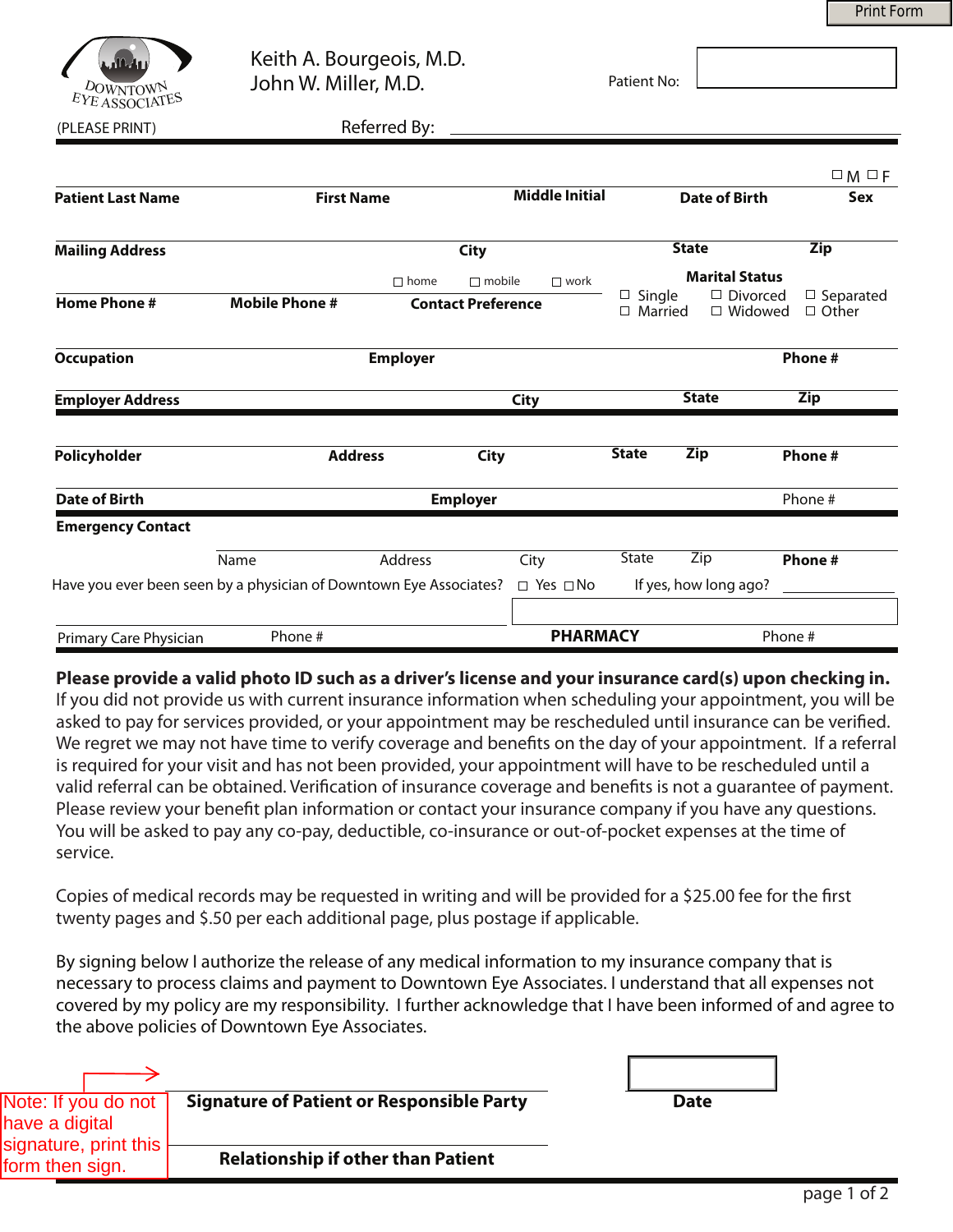

# **Refraction**

A refraction is a service provided in order to determine new eyeglass prescriptions. Most insurance carriers consider this routine and do not provide coverage.

#### **I understand that I am responsible for a \$20.00 refraction charge if it is not covered by my insurance.**

| Note: If you do not                                                               | <b>Signature</b>                                                                                                                                                                                                                                | <b>Date</b> |
|-----------------------------------------------------------------------------------|-------------------------------------------------------------------------------------------------------------------------------------------------------------------------------------------------------------------------------------------------|-------------|
| have a digital<br>signature, print this                                           | <b>NOTE: DOWNTOWN EYE ASSOCIATES DOES NOT PRESCRIBE</b>                                                                                                                                                                                         |             |
| form then sign.                                                                   | <b>NOR DISPENSE CONTACT LENSES</b>                                                                                                                                                                                                              |             |
|                                                                                   |                                                                                                                                                                                                                                                 |             |
|                                                                                   | <b>Acknowledgement of Review of Notice of Privacy Practices</b>                                                                                                                                                                                 |             |
|                                                                                   | I have been made aware of Downtown Eye Associates' Notice of Privacy Practices (located in the<br>lobby), which explains how my medical information will be used and disclosed. I understand th<br>entitled to receive a copy of this document. |             |
| following individuals:                                                            | I understand that Downtown Eye Associates requires my permission to discuss my case with ot<br>als. Downtown Eye Associates has my permission to discuss my medical and billing information                                                     |             |
|                                                                                   |                                                                                                                                                                                                                                                 |             |
|                                                                                   |                                                                                                                                                                                                                                                 |             |
|                                                                                   |                                                                                                                                                                                                                                                 |             |
|                                                                                   |                                                                                                                                                                                                                                                 |             |
| Note: If you do not<br>have a digital<br>signature, print this<br>form then sign. | <b>Signature</b>                                                                                                                                                                                                                                | <b>Date</b> |
|                                                                                   | It is the responsibility of all physician owners who are members of the St. Joseph Medical Center medical staff to writing their ownership interest in the hospital at the time they refer patients to St. Joseph. Keith A. Bo                  |             |

## **Acknowledgement of Review of Notice of Privacy Practices**

I have been made aware of Downtown Eye Associates' Notice of Privacy Practices (located in the front lobby), which explains how my medical information will be used and disclosed. I understand that I am entitled to receive a copy of this document.

I understand that Downtown Eye Associates requires my permission to discuss my case with other individuals. Downtown Eye Associates has my permission to discuss my medical and billing information with the following individuals:

It is the responsibility of all physician owners who are members of the St. Joseph Medical Center medical staff to disclose in writing their ownership interest in the hospital at the time they refer patients to St. Joseph. Keith A. Bourgeois, M.D. is one of over<br>100 doctors who have invested in St. Joseph Medical Center.